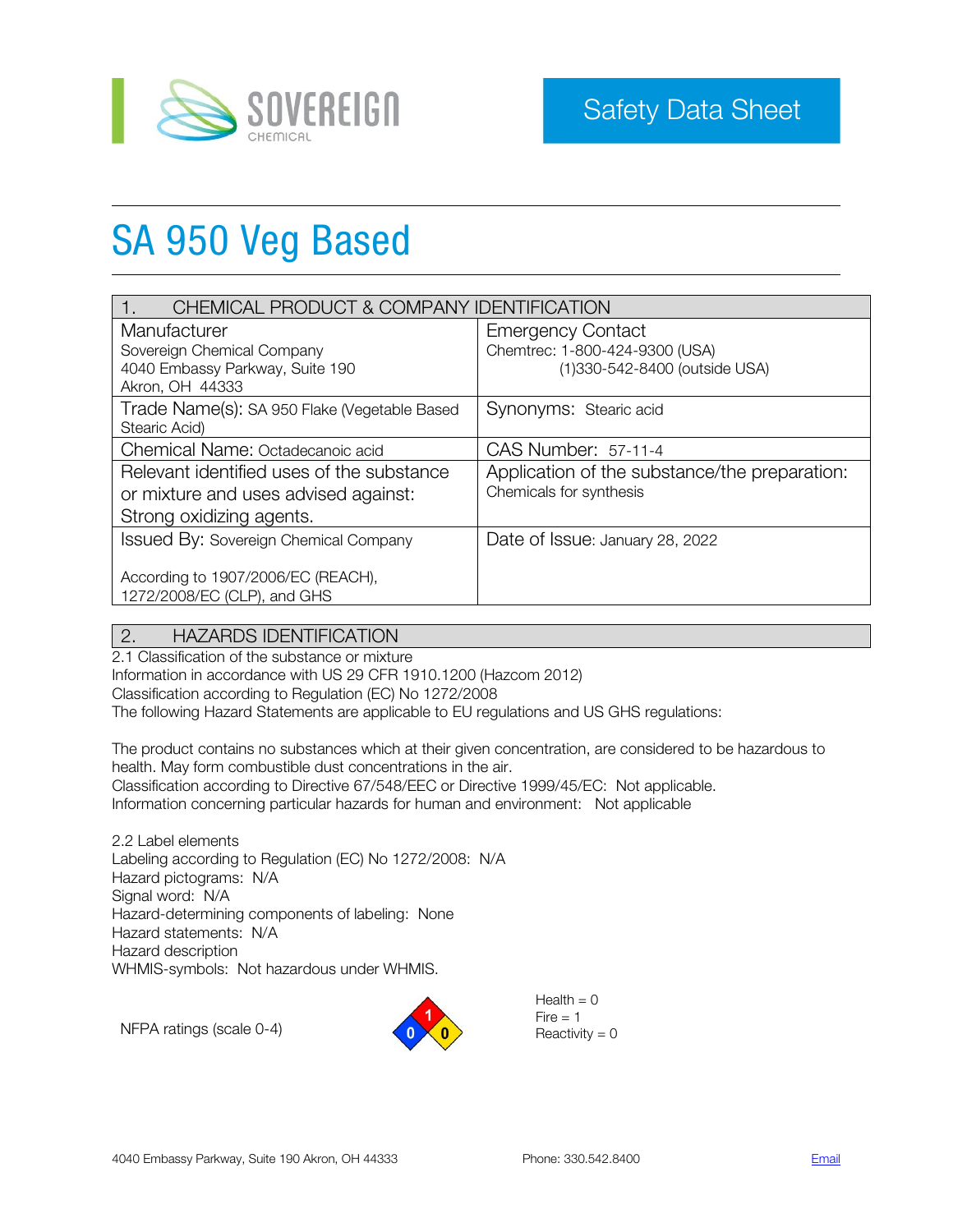

# Safety Data Sheet

HMIS ratings (scale 0-4)



HMIS Long Term Health Hazard Substances: Substance is not listed.

2.3 Other hazards Results of PBT and vPvB assessment: PBT: Not applicable. vPvB: Not applicable.

# 3. COMPOSITION/INFORMATION ON INGREDIENTS

3.1 Substances CAS No. Description: 57-11-4 stearic acid, pure Identification numbers: EC number: 200-313-4

# 4. FIRST AID MEASURES

4.1 Description of first aid measures

General information: No special measures required.

After inhalation: Supply fresh air; consult doctor in case of complaints.

After skin contact

Clean with water and soap.

If skin irritation continues, consult a doctor.

After eye contact

Remove contact lenses if worn.

 Rinse opened eye for several minutes under running water. If symptoms persist, consult a doctor. After swallowing: Do not induce vomiting; call for medical help immediately.

4.2 Most important symptoms and effects, both acute and delayed: Gastric or intestinal disorders. Hazards: No further relevant information available.

4.3 Indication of any immediate medical attention and special treatment needed: No further relevant information available.

#### 5. FIRE FIGHTING MEASURES

5.1 Extinguishing media Suitable extinguishing agents Foam. Alcohol resistant foam. Fire-extinguishing powder. Carbon dioxide. Water in flooding quantities. For safety reasons, unsuitable extinguishing agents: None.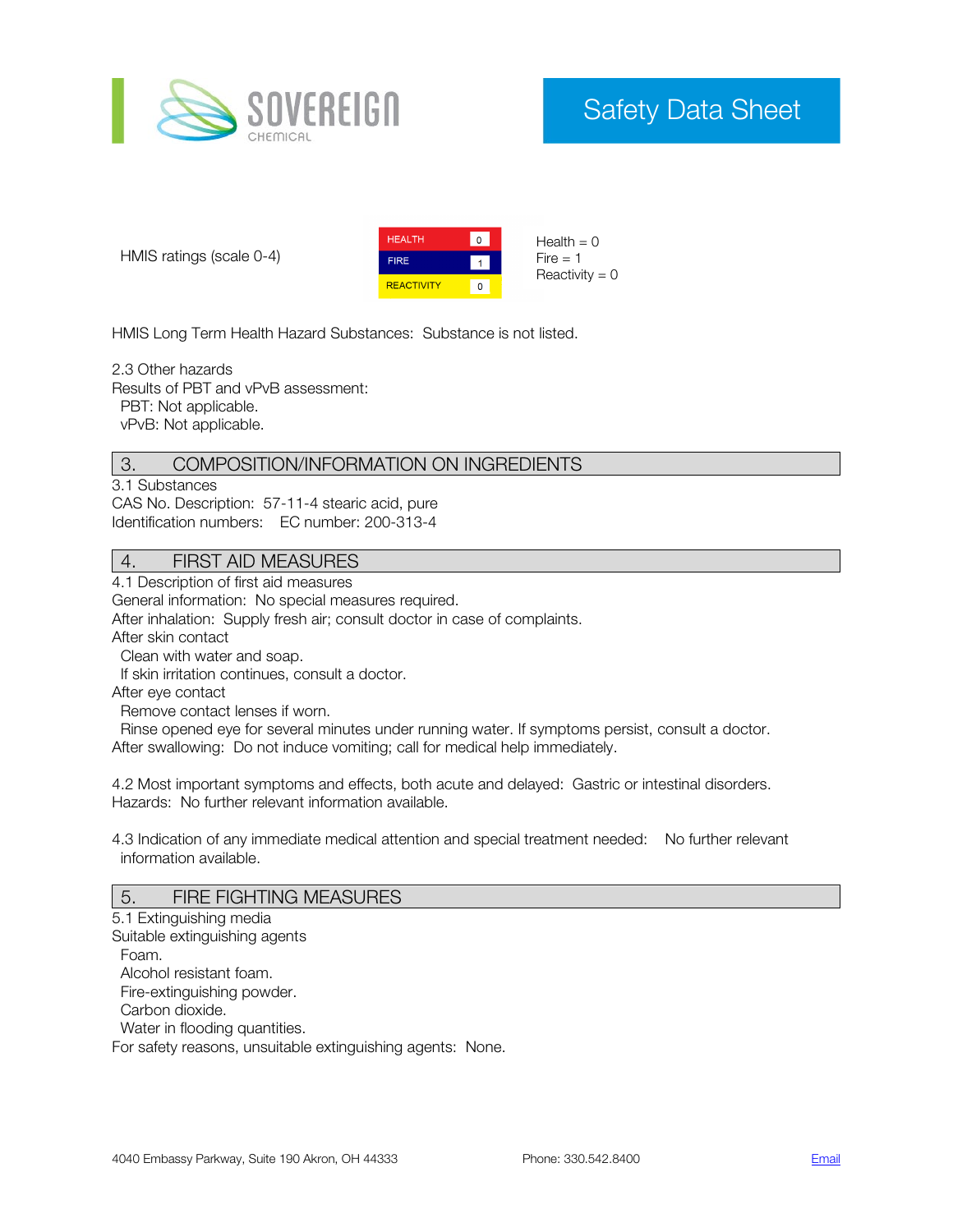

5.2 Special hazards arising from the substance or mixture: Avoid creating dust. Dust can form an explosive mixture with air. Thermal decomposition can lead to release of irritating and toxic gases and vapors. Do not allow run-off from fire-fighting to enter drains or water courses.

5.3 Advice for firefighters

Protective equipment: No special measures required. Additional information: Cool endangered receptacles with water fog or haze.

# 6. ACCIDENTAL RELEASE MEASURES

6.1 Personal precautions, protective equipment and emergency procedures: Ensure adequate ventilation, especially in confined areas. Avoid creating dust. Dust can form an explosive mixture with air.

6.2 Environmental precautions: No special measures required.

6.3 Methods and material for containment and cleaning up: Pick up mechanically.

6.4 Reference to other sections

 See Section 7 for information on safe handling. See Section 8 for information on personal protection equipment.

See Section 13 for disposal information.

#### 7. HANDLING AND STORAGE

7.1 Precautions for safe handling: Avoid generation of dust. Handle in accordance with good industrial hygiene and safety practice.

7.2 Conditions for safe storage, including any incompatibilities Keep containers tightly closed in a dry, cool and well-ventilated place.

7.3 Specific end use(s): No further relevant information available.

#### 8. EXPOSURE CONTROLS - PERSONAL PROTECTION

Additional information about design of technical facilities: No further data; see item 7.

8.1 Control parameters

Ingredients with limit values that require monitoring at the workplace: Not required. DNELs: No further relevant information available.

PNECs: No further relevant information available.

Additional information: The lists valid during the making were used as basis.

8.2 Exposure controls

Personal protective equipment

General protective and hygienic measures: No further relevant information available.

Respiratory protection: Not required under normal conditions of use.

Protection of hands: Rubber gloves

Eye protection

Safety glasses

Body protection: Not required.

Limitation and supervision of exposure into the environment: No special requirements.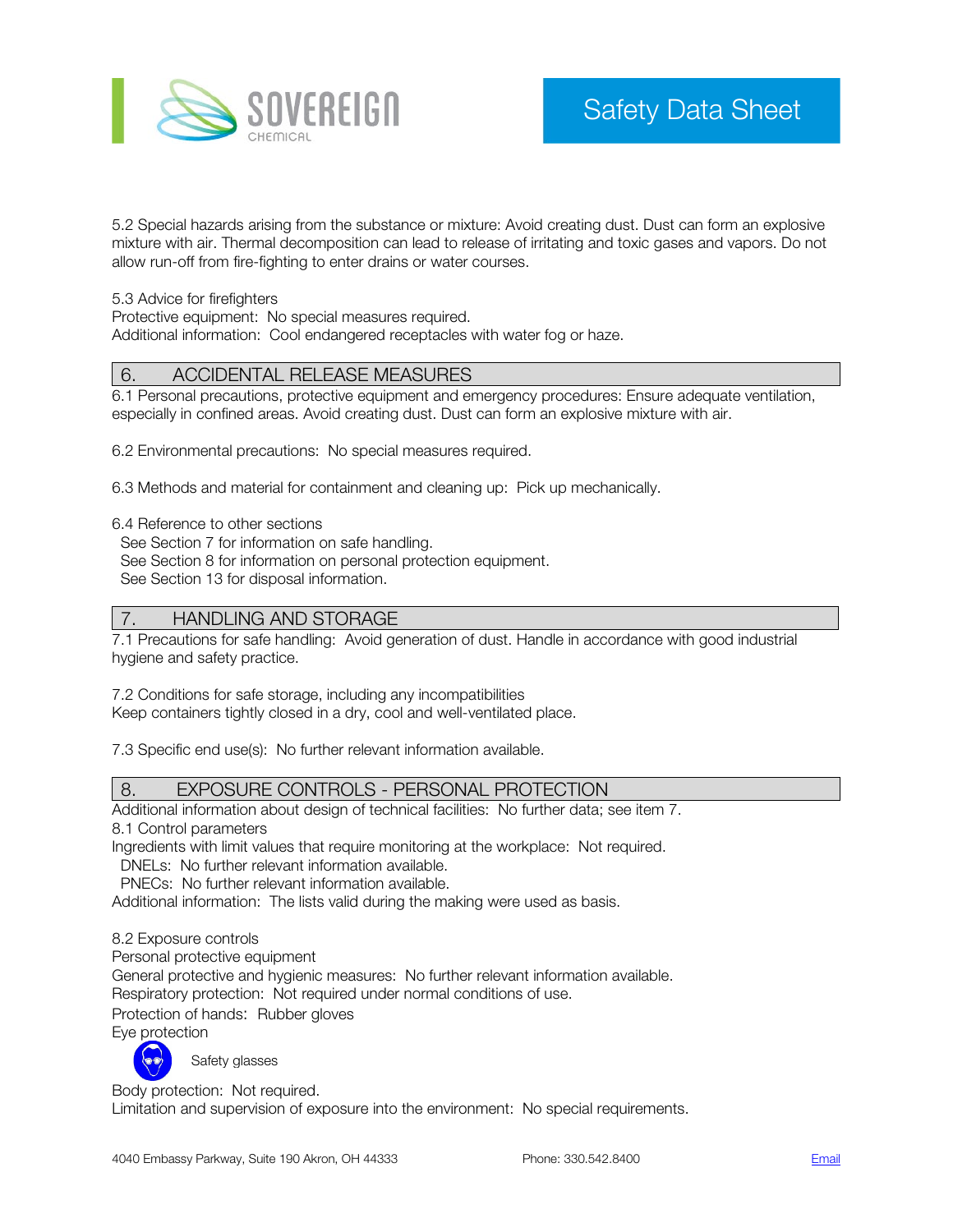

Risk management measures: No special requirements.

#### 9. PHYSICAL AND CHEMICAL PROPERTIES

9.1 Information on basic physical and chemical properties

| General Information                                |                                                  |
|----------------------------------------------------|--------------------------------------------------|
| Appearance:                                        | Change in Condition:                             |
| Form: Flakes.                                      | Melting Point/Melting Range: 126°F/52°C.         |
| Color: White.                                      | Boiling Point/Boiling Range: 600°F/315°C.        |
| Odor: Odorless.                                    | Octanol/Water Partition Coefficient: 8.23        |
| Odor threshold: Not determined.                    | pH: Not applicable.                              |
| Vapor Pressure at 174°C: 1.5hPa.                   | Flash point: 372°F/189°C.                        |
| Density at 20 °C: 0.84 g/cm <sup>3</sup> .         | Flammability (solid, gaseous): Product is not    |
|                                                    | flammable.                                       |
| Relative density: Not determined.                  | Ignition temperature: Not determined.            |
| Vapor Density: Not applicable.                     | Decomposition temperature: Not determined.       |
| Evaporation rate: Not applicable.                  | Self-igniting: Not determined.                   |
| Solubility in / Miscibility with water: Insoluble. | Danger of explosion: Product does not present an |
|                                                    | explosion hazard.                                |
| Viscosity                                          | <b>Explosion limits</b>                          |
| Dynamic: Not applicable.                           | Lower: Not determined.                           |
| Kinematic: Not applicable.                         | Upper: Not determined.                           |

9.2 Other information: No further relevant information available.

#### 10. STABILITY AND REACTIVITY

10.1 Reactivity

10.2 Chemical stability

Thermal decomposition/conditions to be avoided: No decomposition if used and stored according to specifications.

10.3 Possibility of hazardous reactions Reacts with strong oxidizing agents. Reacts with strong alkali. Reacts with certain metals. Reacts with amines.

10.4 Conditions to avoid: Avoid creating dust. Dust can form an explosive mixture with air. Extremes of temperature and direct sunlight.

10.5 Incompatible materials: Strong oxidizing agents.

10.6 Hazardous decomposition products: Carbon monoxide and carbon dioxide

# 11. TOXICOLOGICAL INFORMATION

11.1 Information on toxicological effects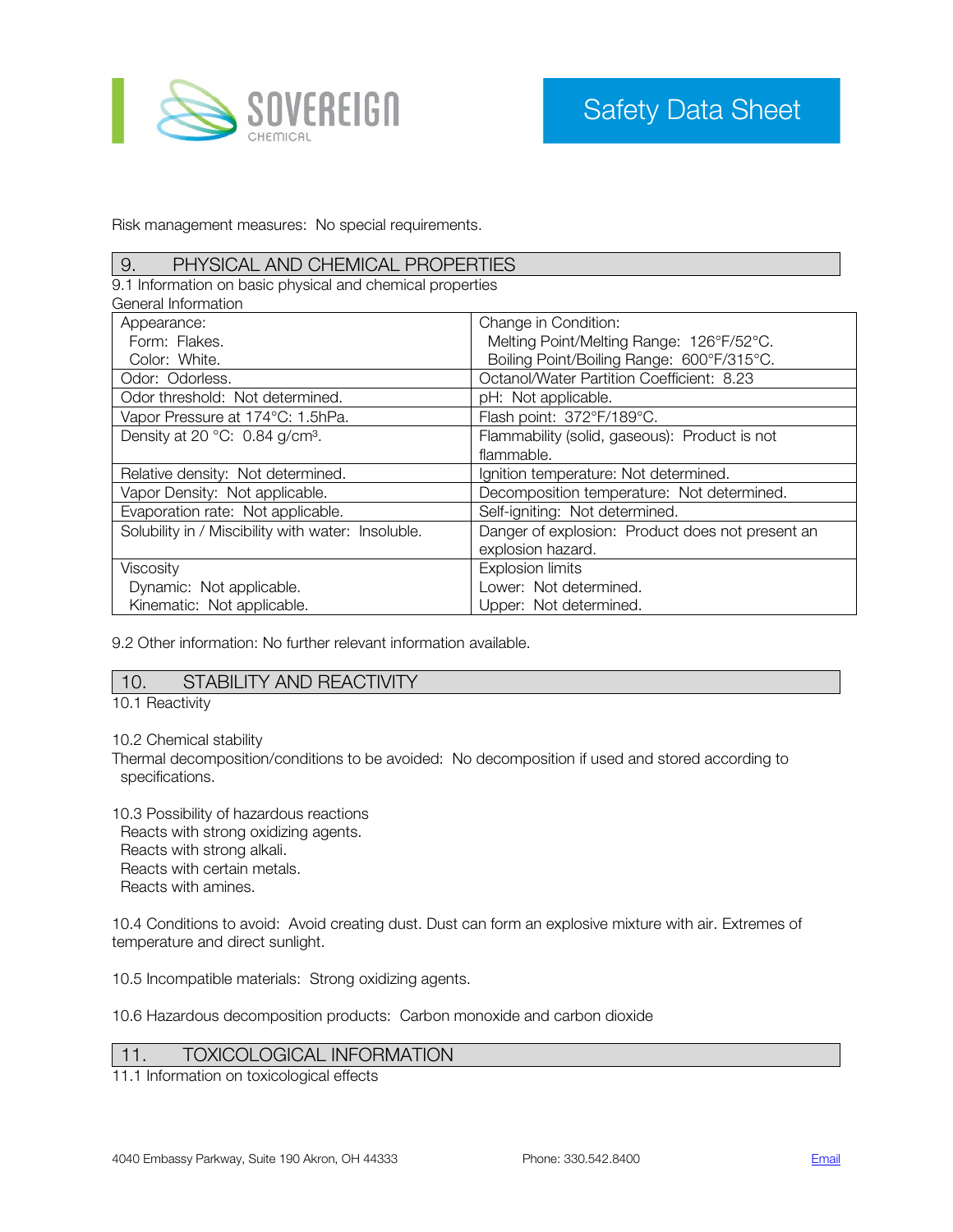

Inhalation of dust in high concentration may cause irritation of respiratory system. Vapors may be irritating to eyes, nose, throat, and lungs.

On the skin: No irritant effect.

On the eye: Dust contact with the eyes can lead to mechanical irritation.

Sensitization: No sensitizing effects known.

Additional toxicological information

When used and handled according to specifications, the product does not have any harmful effects to our experience and the information provided to us.

The substance is not subject to classification according to the latest version of the EU lists.

#### 12. ECOLOGICAL INFORMATION

#### 12.1 Toxicity

Aquatic toxicity: No further relevant information available.

12.2 Persistence and degradability: No further relevant information available.

12.3 Bio-accumulative potential: No further relevant information available.

12.4 Mobility in soil: No further relevant information available. Additional ecological information General notes: Generally not hazardous for water.

12.5 Results of PBT and vPvB Assessment

PBT: Not applicable.

vPvB: Not applicable.

12.6 Other adverse effects: No further relevant information available.

| 13. | <b>DISPOSAL CONSIDERATIONS</b> |
|-----|--------------------------------|
|     |                                |

13.1 Waste treatment methods

Recommendation

Smaller quantities can be disposed of with household waste.

 Can be burned with household garbage after consulting with the waste disposal facility operator and the pertinent authorities and adhering to the necessary technical regulations.

Can be re-used after reprocessing.

Contact waste processors for recycling information.

Un-cleaned packaging

Recommendation: Disposal must be made according to official regulations.

| <b>TRANSPORTATION INFORMATION</b><br>14. |                                                                     |      |
|------------------------------------------|---------------------------------------------------------------------|------|
|                                          | 14.1 UN-Number<br>DOT, ADR, ADN, IMDG, IATA                         | N/A  |
|                                          | 14.2 UN proper shipping name<br>DOT, ADR, ADN, IMDG, IATA           | N/A  |
|                                          | 14.3 Transport hazard class(es)<br>DOT, ADR, ADN, IMDG, IATA, Class | NI/A |